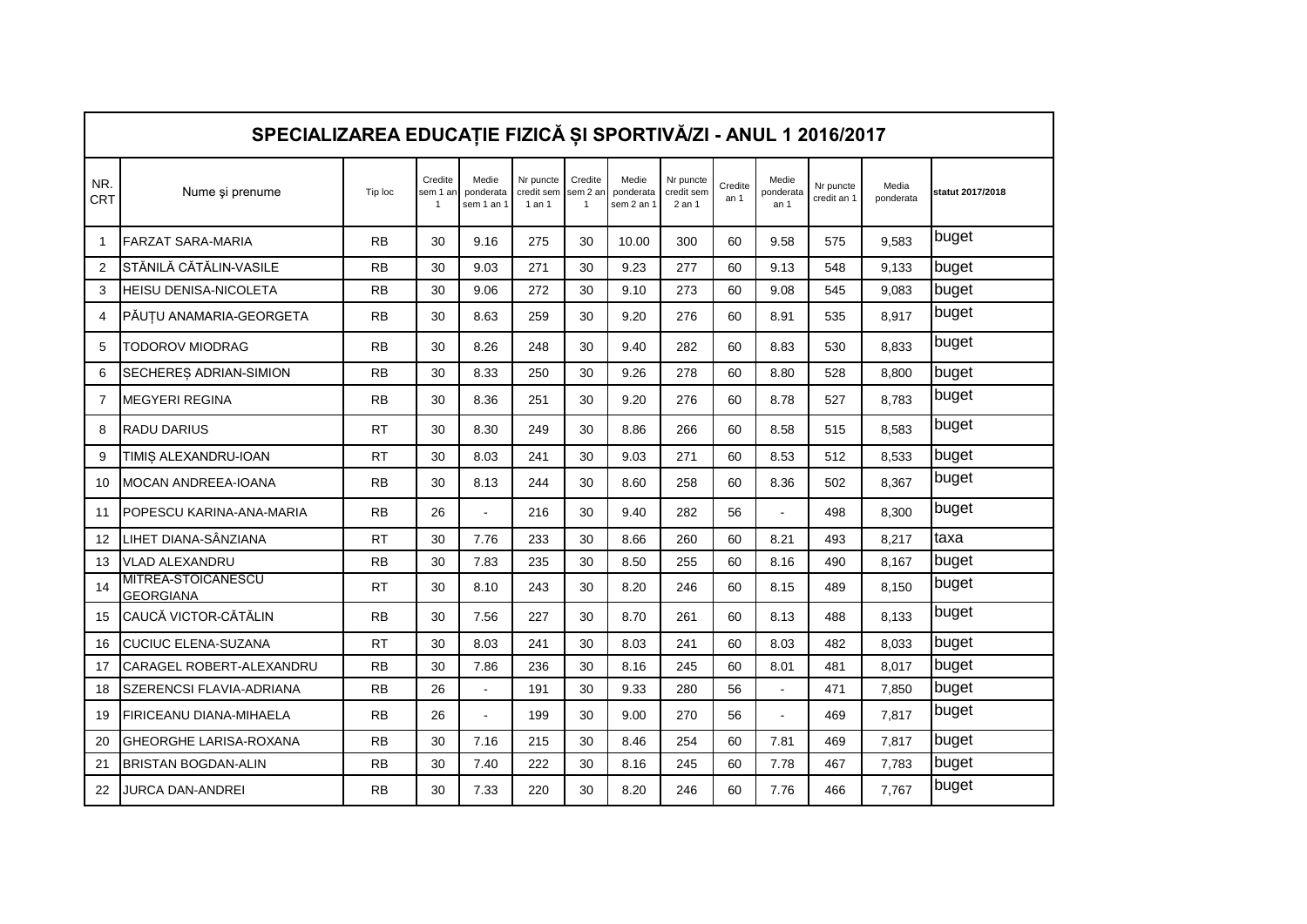| 23 | PÎSDÎRCĂ SORIN-ANDREI      | <b>RB</b> | 30 | 7.03                 | 211 | 30 | 8.43                  | 253 | 60 | 7.73           | 464 | 7.733 | buget     |
|----|----------------------------|-----------|----|----------------------|-----|----|-----------------------|-----|----|----------------|-----|-------|-----------|
| 24 | BLOJ ARNOLD-LUDOVIC        | <b>RB</b> | 30 | 7.16                 | 215 | 30 | 8.20                  | 246 | 60 | 7.68           | 461 | 7,683 | buget     |
| 25 | PEIOVICI ZORAN             | <b>RT</b> | 30 | 7.56                 | 227 | 30 | 7.73                  | 232 | 60 | 7.65           | 459 | 7,650 | buget     |
| 26 | MATEESCU RĂDUCU-IONUȚ      | <b>RB</b> | 26 | $\overline{a}$       | 207 | 30 | 8.36                  | 251 | 56 | $\blacksquare$ | 458 | 7,633 | buget     |
| 27 | STEF CARMINA-ADELINA       | <b>RB</b> | 30 | 7.00                 | 210 | 30 | 8.26                  | 248 | 60 | 7.63           | 458 | 7,633 | buget     |
| 28 | OLTEAN FLORIN-CRISTIAN     | <b>RB</b> | 30 | 7.20                 | 216 | 30 | 7.76                  | 233 | 60 | 7.48           | 449 | 7,483 | buget     |
| 29 | PASCU CRISTIAN             | <b>RB</b> | 30 | 7.50                 | 225 | 30 | 7.46                  | 224 | 60 | 7.48           | 449 | 7,483 | buget     |
| 30 | <b>KLABEC NADJA</b>        | SBuget    | 26 | $\mathbf{r}$         | 196 | 30 | 8.30                  | 249 | 56 |                | 445 | 7,417 | SBuget    |
| 31 | <b>BECCIU GHENADIE</b>     | MoldB     | 26 | $\overline{a}$       | 224 | 24 |                       | 208 | 50 |                | 432 | 7,200 | MoldB     |
| 32 | MIHĂIȚĂ COSTIN-VALENTIN    | <b>RB</b> | 26 | $\mathbf{r}$         | 212 | 24 | $\mathbf{r}$          | 215 | 50 |                | 427 | 7,117 | buget     |
| 33 | <b>BACALOV SERGIU</b>      | MoldBuget | 26 | $\mathbf{r}$         | 213 | 24 | $\overline{a}$        | 212 | 50 |                | 425 | 7,083 | MoldBuget |
| 34 | RUS RĂZVAN-COSTEL          | <b>RB</b> | 30 | 7.40                 | 222 | 24 | $\tilde{\phantom{a}}$ | 203 | 54 |                | 425 | 7,083 | buget     |
| 35 | <b>CIOBAN ALEXANDRA</b>    | <b>RT</b> | 30 | 7.50                 | 225 | 24 |                       | 196 | 54 |                | 421 | 7,017 | buget     |
| 36 | SĂVOIU BOGDAN              | <b>RB</b> | 26 | $\ddot{\phantom{a}}$ | 200 | 24 | $\tilde{\phantom{a}}$ | 220 | 50 | ä,             | 420 | 7,000 | buget     |
| 37 | <b>BĂBAN DENIS-MARCEL</b>  | <b>RB</b> | 30 | 7.23                 | 217 | 24 | $\sim$                | 202 | 54 | $\blacksquare$ | 419 | 6,983 | buget     |
| 38 | URS DANIEL-GABRIEL         | <b>RB</b> | 26 | $\overline{a}$       | 207 | 24 |                       | 205 | 50 |                | 412 | 6,867 | buget     |
| 39 | <b>GORNIC DANIEL</b>       | <b>RB</b> | 26 | $\blacksquare$       | 191 | 30 | 7.30                  | 219 | 56 |                | 410 | 6,833 | buget     |
| 40 | <b>MAIER ANDREI-MARIAN</b> | <b>RT</b> | 26 | $\overline{a}$       | 185 | 24 |                       | 220 | 50 |                | 405 | 6.750 | buget     |
| 41 | TONIEVICI ALEXANDRU-MARIUS | <b>RB</b> | 26 | $\ddot{\phantom{a}}$ | 201 | 24 | $\blacksquare$        | 203 | 50 | $\blacksquare$ | 404 | 6,733 | buget     |
| 42 | RADA DENNIS-THOMAS         | <b>RT</b> | 26 | ä,                   | 201 | 24 | $\mathbf{r}$          | 201 | 50 |                | 402 | 6,700 | buget     |
| 43 | <b>EROS ARTHUR-ROLAND</b>  | <b>RT</b> | 30 | 7.33                 | 220 | 24 |                       | 180 | 54 |                | 400 | 6,667 | buget     |
| 44 | <b>DOBRE MARIANA</b>       | <b>RT</b> | 26 | $\overline{a}$       | 197 | 24 | $\blacksquare$        | 199 | 50 |                | 396 | 6,600 | buget     |
| 45 | PELEPET SEBASTIAN-DANIEL   | <b>RB</b> | 26 | $\ddot{\phantom{a}}$ | 186 | 24 | $\overline{a}$        | 196 | 50 |                | 382 | 6,367 | buget     |
| 46 | ORZA ADRIAN-GHEORGHE       | <b>RB</b> | 18 | $\overline{a}$       | 155 | 30 | 7.53                  | 226 | 48 |                | 381 | 6,350 | buget     |
| 47 | CÎMPEAN IOAN               | <b>RB</b> | 26 | $\overline{a}$       | 184 | 24 | $\overline{a}$        | 192 | 50 | $\overline{a}$ | 376 | 6,267 | buget     |
| 48 | FILIMON COLLINS-VALENTINE  | <b>RB</b> | 30 | 7.23                 | 217 | 21 | $\sim$                | 155 | 51 | $\blacksquare$ | 372 | 6,200 | buget     |
| 49 | <b>VAIDA BEATA</b>         | <b>RB</b> | 28 |                      | 208 | 21 | $\sim$                | 164 | 49 |                | 372 | 6,200 | buget     |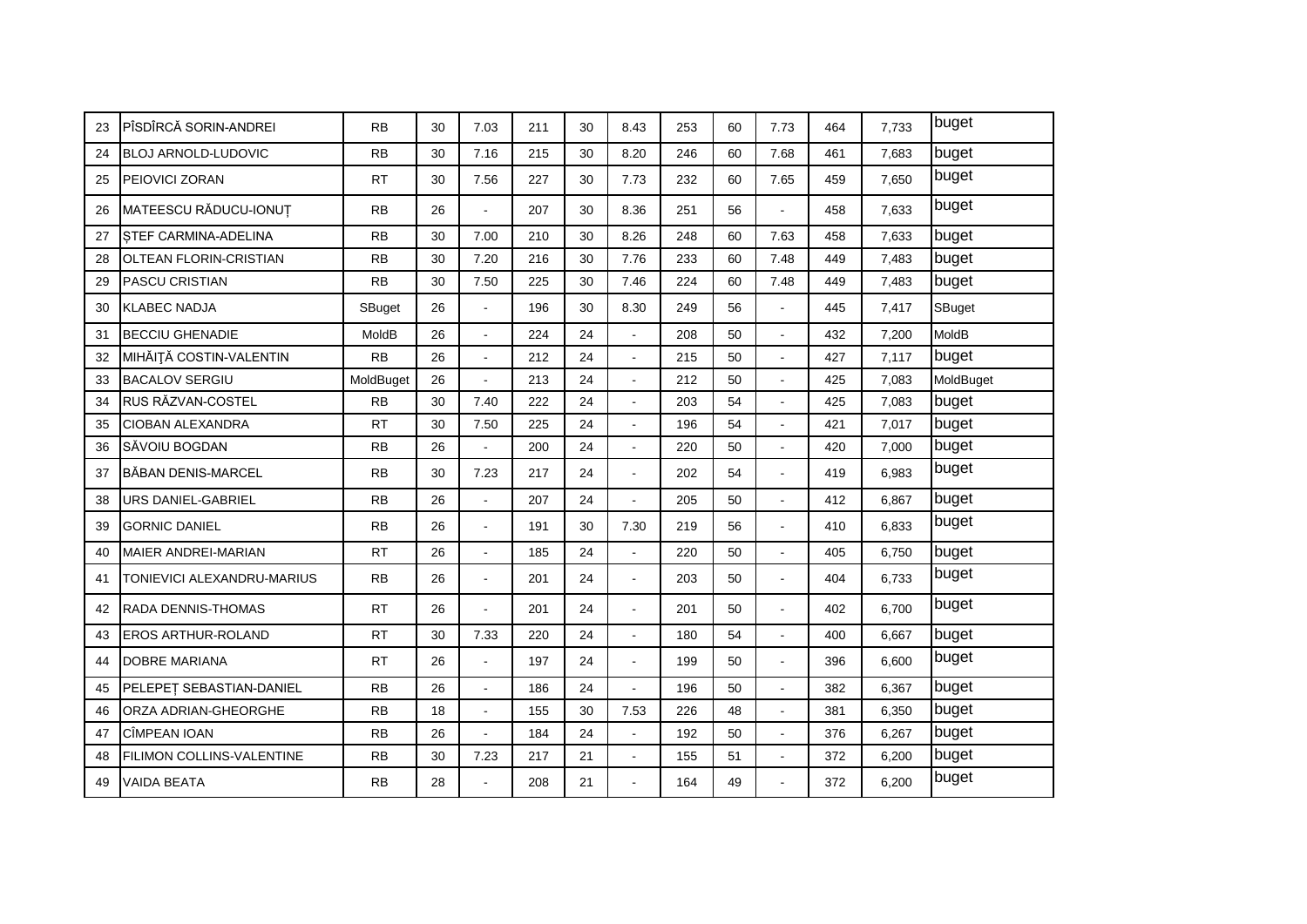| 50 | <b>MATEI ADRIANA-MARIA</b>    | <b>RB</b> | 28 |                          | 207 | 21             | ÷,                   | 164 | 49 |                | 371 | 6,183 | buget                   |
|----|-------------------------------|-----------|----|--------------------------|-----|----------------|----------------------|-----|----|----------------|-----|-------|-------------------------|
| 51 | CIOBANU DANIEL-MIHĂIȚĂ        | <b>RB</b> | 26 | L.                       | 188 | 24             | $\overline{a}$       | 181 | 50 |                | 369 | 6.150 | buget                   |
| 52 | TUDOSĂ PAVEL-MIHĂIȚĂ          | <b>RT</b> | 20 | L.                       | 167 | 24             |                      | 194 | 44 |                | 361 | 6,017 | buget                   |
| 53 | <b>VOIN ROBERTO-MARIO</b>     | <b>RB</b> | 24 | $\overline{a}$           | 187 | 24             | $\overline{a}$       | 172 | 48 |                | 359 | 5,983 | taxa                    |
| 54 | <b>AVRAMOVIC MARKO</b>        | <b>RB</b> | 20 |                          | 153 | 19             | $\overline{a}$       | 168 | 39 | $\overline{a}$ | 321 | 5,350 | taxa                    |
| 55 | OPÎRLESCU ANDREI-PETRIȘOR     | <b>RB</b> | 30 | 6.23                     | 187 | 19             | ÷.                   | 134 | 49 |                | 321 | 5.350 | taxa                    |
| 56 | <b>GHEORGHE IOANA-TEODORA</b> | <b>RB</b> | 18 | $\ddot{\phantom{a}}$     | 146 | 21             | $\ddot{\phantom{a}}$ | 151 | 39 | $\overline{a}$ | 297 | 4,950 | taxa                    |
| 57 | <b>GRECU ROBERT-IONUT</b>     | <b>RB</b> | 30 | 7.23                     | 217 | 13             | ÷,                   | 73  | 43 |                | 290 | 4,833 | taxa                    |
| 58 | COADĂ IONUȚ-VIOREL            | <b>RB</b> | 13 | L.                       | 87  | 24             | $\blacksquare$       | 191 | 37 |                | 278 | 4,633 | taxa                    |
| 59 | <b>SZABO ANDREI</b>           | <b>RB</b> | 15 | $\overline{a}$           | 106 | 21             |                      | 171 | 36 |                | 277 | 4,617 | taxa                    |
| 60 | CERNĂIANU CATĂLIN-IOAN        | <b>RT</b> | 22 | $\blacksquare$           | 165 | 6              | $\blacksquare$       | 48  | 28 |                | 213 | 3,550 | propus<br>exmatriculare |
| 61 | <b>LAZĂR DORIN</b>            | <b>RB</b> | 13 | $\overline{a}$           | 88  | 17             | $\overline{a}$       | 119 | 30 | $\overline{a}$ | 207 | 3,450 | taxa                    |
| 62 | MICLĂUȘ ANDREI-CRISTIAN       | <b>RB</b> | 14 | $\mathbf{r}$             | 107 | $\overline{7}$ | $\blacksquare$       | 70  | 21 | $\overline{a}$ | 177 | 2,950 | propus<br>exmatriculare |
| 63 | VEINĂ VICTOR-MIHAI            | <b>RT</b> | 9  | $\sim$                   | 73  | 6              | $\blacksquare$       | 42  | 15 | $\overline{a}$ | 115 | 1,917 | propus<br>exmatriculare |
| 64 | COSTESCU COSMIN-GEORGIAN      | <b>RT</b> | 4  | $\overline{a}$           | 28  | 5              | $\overline{a}$       | 45  | 9  | $\overline{a}$ | 73  | 1,217 | propus<br>exmatriculare |
| 65 | FURCA VALENTIN-COSMIN         | <b>RT</b> | 6  | $\overline{a}$           | 56  |                | $\overline{a}$       |     | 6  | $\overline{a}$ | 56  | 0,933 | propus<br>axmatriculare |
| 66 | CÎRLIG CASIAN-CONSTANTIN      | <b>RB</b> |    | $\overline{\phantom{a}}$ |     |                | $\overline{a}$       |     |    |                |     | 0,000 | propus<br>exmatriculare |
| 67 | <b>ERDEI RAUL</b>             | <b>RB</b> |    | $\overline{a}$           |     |                | ÷.                   |     |    |                |     | 0,000 | propus<br>exmatriculare |
| 68 | ERIE DENISA-CRISTINA          | <b>RT</b> |    | $\overline{a}$           |     |                | $\blacksquare$       |     |    |                |     | 0.000 | propus<br>exmatriculare |
| 69 | <b>IENCI DANIEL-FLORENTIN</b> | <b>RB</b> |    | $\overline{\phantom{a}}$ |     |                | ٠                    |     |    |                |     | 0,000 | propus<br>exmatriculare |
| 70 | <b>MUNTEANU MARIUS-ACHIM</b>  | <b>RB</b> |    | $\blacksquare$           |     |                | $\blacksquare$       |     |    | $\blacksquare$ |     | 0.000 | propus<br>exmatriculare |

DECAN, SECRETAR ȘEF, Conf.univ.dr. Adrian Nagel Gabriela Igna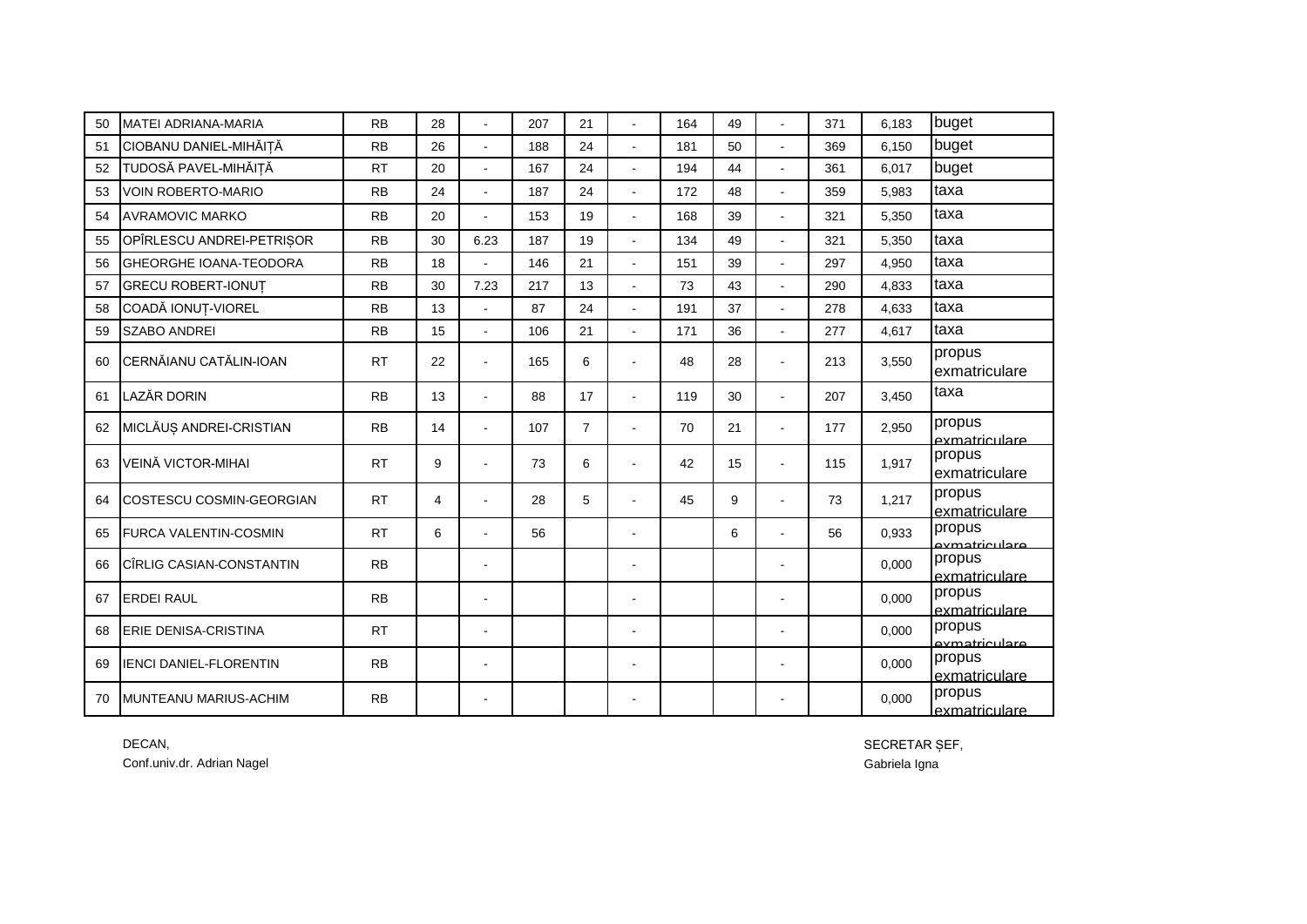|              | SPECIALIZAREA EDUCAȚIE FIZICĂ ȘI SPORTIVĂ/ZI - ANUL 2 2016/2017 |           |                                       |                                  |                                   |                                       |                                  |                                   |                            |                                       |                          |                    |                  |
|--------------|-----------------------------------------------------------------|-----------|---------------------------------------|----------------------------------|-----------------------------------|---------------------------------------|----------------------------------|-----------------------------------|----------------------------|---------------------------------------|--------------------------|--------------------|------------------|
| NR.<br>CRT   | Nume și prenume                                                 | Tip loc   | Credite<br>sem 1 an<br>$\overline{2}$ | Medie<br>ponderata<br>sem 1 an 2 | Nr puncte<br>credit sem<br>1 an 2 | Credite<br>sem 2 an<br>$\overline{2}$ | Medie<br>ponderata<br>sem 2 an 2 | Nr puncte<br>credit sem<br>2 an 2 | Credite<br>an <sub>2</sub> | Medie<br>ponderata<br>an <sub>2</sub> | Nr puncte<br>credit an 2 | Media<br>ponderata | statut 2017/2018 |
| $\mathbf{1}$ | PUTA CARLA-SILVIA                                               | <b>RB</b> | 30                                    | 9.46                             | 284                               | 30                                    | 9.73                             | 292                               | 60                         | 9.60                                  | 576                      | 9,600              | buget            |
| 2            | BĂLĂNEAN DENISA-MĂDĂLINA                                        | <b>RB</b> | 30                                    | 8.70                             | 261                               | 30                                    | 8.86                             | 266                               | 60                         | 8.78                                  | 527                      | 8,783              | buget            |
| 3            | <b>BACIU MIHNEA-GABRIEL</b>                                     | <b>RB</b> | 30                                    | 8.36                             | 251                               | 30                                    | 8.80                             | 264                               | 60                         | 8.58                                  | 515                      | 8,583              | buget            |
| 4            | <b>SARKOZI ZITA</b>                                             | <b>RB</b> | 30                                    | 8.16                             | 245                               | 30                                    | 8.96                             | 269                               | 60                         | 8.56                                  | 514                      | 8,567              | buget            |
| 5            | CHIRIȚĂ DAN-ALEXANDRU                                           | <b>RB</b> | 30                                    | 8.50                             | 255                               | 30                                    | 8.60                             | 258                               | 60                         | 8.55                                  | 513                      | 8,550              | buget            |
| 6            | ROȘU NICOLAE-MIRCEA                                             | <b>RB</b> | 30                                    | 8.13                             | 244                               | 30                                    | 8.90                             | 267                               | 60                         | 8.51                                  | 511                      | 8,517              | buget            |
| 7            | <b>HRITCU BOGDAN</b>                                            | <b>RB</b> | 30                                    | 8.26                             | 248                               | 30                                    | 8.73                             | 262                               | 60                         | 8.50                                  | 510                      | 8,500              | buget            |
| 8            | NICOARĂ VLAD                                                    | <b>RB</b> | 30                                    | 8.23                             | 247                               | 30                                    | 8,53                             | 235                               | 60                         |                                       | 503                      | 8,383              | buget            |
| 9            | ION CONI-ADELINA                                                | <b>RB</b> | 30                                    | 7.86                             | 236                               | 30                                    | 8.83                             | 265                               | 60                         | 8.35                                  | 501                      | 8,350              | buget            |
| 10           | <b>ENACHE MARIA-ECATERINA</b>                                   | <b>RB</b> | 30                                    | 8.06                             | 242                               | 30                                    | 8.63                             | 259                               | 60                         | 8.35                                  | 501                      | 8,350              | buget            |
| 11           | ROȘU IOAN-MARIUS                                                | <b>RB</b> | 30                                    | 8.10                             | 243                               | 27                                    | $\blacksquare$                   | 245                               | 57                         | ÷,                                    | 488                      | 8,133              | buget            |
| 12           | MUSTAȚA CĂTĂLIN                                                 | <b>RB</b> | 25                                    |                                  | 203                               | 30                                    | 9.26                             | 278                               | 55                         |                                       | 481                      | 8,017              | buget            |
| 13           | MIKOLA FRANCISC-CLAUDIU                                         | <b>RB</b> | 30                                    | 7.10                             | 213                               | 30                                    | 8.90                             | 267                               | 60                         | 8.00                                  | 480                      | 8,000              | buget            |
| 14           | TUGULEA ADINA-MARIA                                             | <b>RB</b> | 30                                    | 7.80                             | 234                               | 30                                    | 8.10                             | 243                               | 60                         | 7.95                                  | 477                      | 7,950              | buget            |
| 15           | TOTH MICHAEL-CHRISTIAN                                          | <b>RB</b> | 30                                    | 7.83                             | 235                               | 30                                    | 8.06                             | 242                               | 60                         | 7.95                                  | 477                      | 7,950              | buget            |
| 16           | PETRESCU CRISTIAN-PAUL                                          | <b>RB</b> | 30                                    | 7.03                             | 211                               | 30                                    | 8.66                             | 260                               | 60                         | 7.85                                  | 471                      | 7,850              | buget            |
| 17           | MOGOŞ ANGELA-MARIANA                                            | <b>RB</b> | 30                                    | 7.80                             | 234                               | 26                                    |                                  | 235                               | 56                         |                                       | 469                      | 7,817              | buget            |
| 18           | CSOSZ BELA-KRISZTIAN                                            | <b>RB</b> | 30                                    | 6.56                             | 197                               | 30                                    | 8.83                             | 265                               | 60                         | 7.70                                  | 462                      | 7,700              | buget            |
| 19           | <b>OLARIU FLORIN-VASILE</b>                                     | <b>RB</b> | 30                                    | 7.63                             | 229                               | 27                                    | $\overline{a}$                   | 223                               | 57                         | $\ddot{\phantom{a}}$                  | 452                      | 7,533              | buget            |
| 20           | DÎRPEȘ IONUȚ-ROBERT                                             | <b>RB</b> | 30                                    | 7.53                             | 226                               | 26                                    | $\ddot{\phantom{a}}$             | 220                               | 56                         | $\overline{a}$                        | 446                      | 7,433              | buget            |
| 21           | SZILAGYI ALEX-SZILARD                                           | <b>RB</b> | 30                                    | 6.96                             | 209                               | 30                                    | 7.60                             | 228                               | 60                         | 7.28                                  | 437                      | 7,283              | buget            |
| 22           | INIȘCONI VLAD-ALEXANDRU                                         | <b>RB</b> | 30                                    | 6.26                             | 188                               | 30                                    | 8.30                             | 249                               | 60                         | 7.28                                  | 437                      | 7,283              | buget            |
| 23           | FOLDI ROBERT-STEFAN                                             | <b>RB</b> | 25                                    |                                  | 192                               | 30                                    | 8.06                             | 242                               | 55                         |                                       | 434                      | 7,233              | buget            |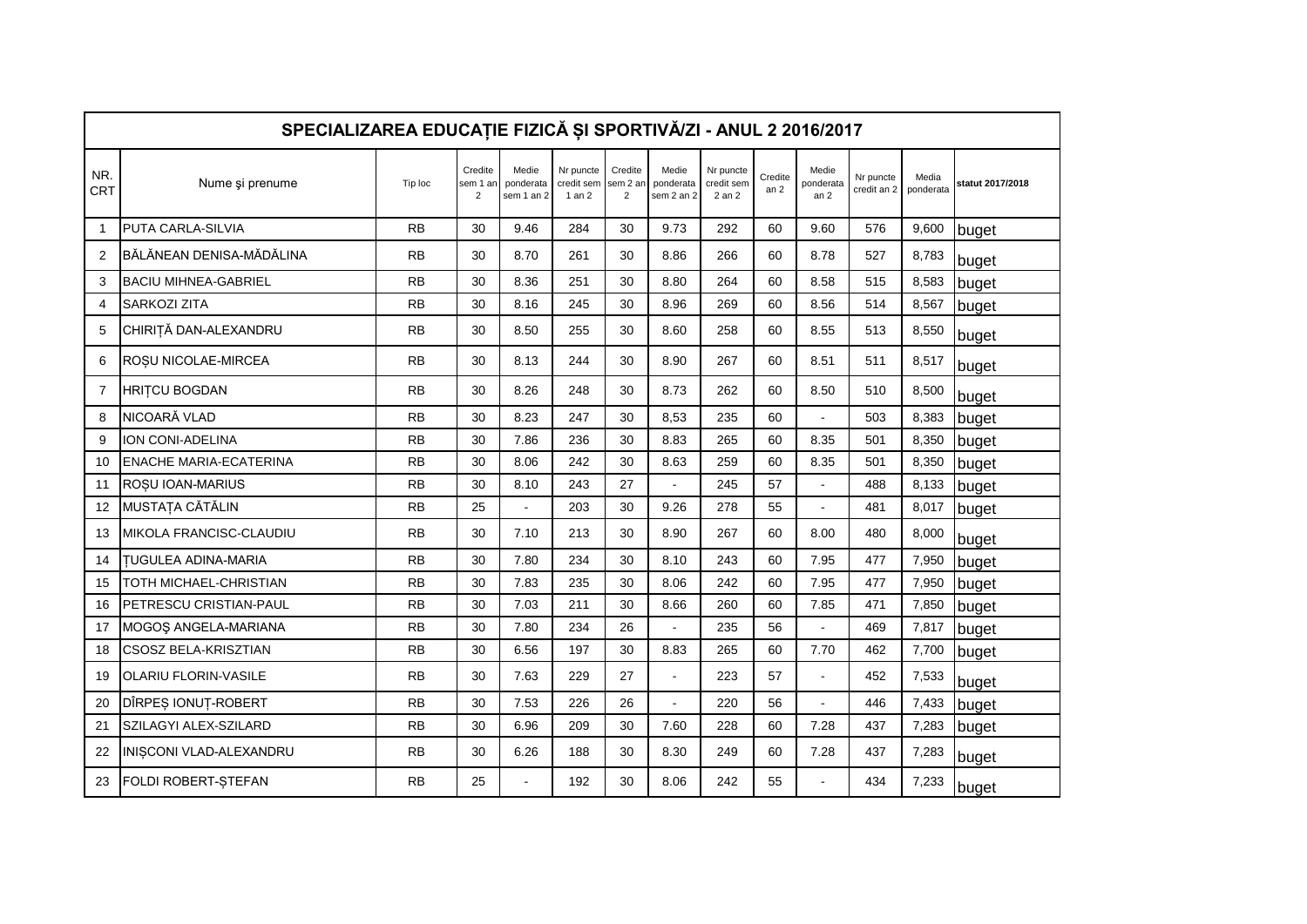| 24 | CONTESCU ALEXANDRU-DANIEL      | <b>RB</b> | 30 | 6.96           | 209 | 27 |                | 224 | 57 |                      | 433 | 7,217 | buget     |
|----|--------------------------------|-----------|----|----------------|-----|----|----------------|-----|----|----------------------|-----|-------|-----------|
| 25 | ZĂGREAN ANDREEA-DAMARIS        | <b>RT</b> | 30 | 6.56           | 197 | 30 | 7.83           | 235 | 60 | 7.20                 | 432 | 7,200 | buget     |
| 26 | <b>IOIART ALBERT-MIHAI</b>     | <b>RB</b> | 30 | 7.00           | 210 | 26 |                | 218 | 56 | $\blacksquare$       | 428 | 7,133 | buget     |
| 27 | <b>MURG NICOLETA-MARIA</b>     | <b>RB</b> | 28 | $\mathbf{r}$   | 207 | 30 | 7.33           | 220 | 58 | ä,                   | 427 | 7,117 | buget     |
| 28 | <b>OLARIU MIHAI-ILIE</b>       | <b>RB</b> | 30 | 6.60           | 198 | 27 | ÷.             | 219 | 57 | ä,                   | 417 | 6,950 | buget     |
| 29 | LUNGU DENISA-ANDRADA           | <b>RT</b> | 21 | $\mathbf{r}$   | 184 | 30 | 7.73           | 232 | 51 | $\overline{a}$       | 416 | 6,933 | buget     |
| 30 | POPESCU DUMITRU                | <b>RB</b> | 25 |                | 183 | 30 | 7.73           | 232 | 55 | $\overline{a}$       | 415 | 6,917 | buget     |
| 31 | <b>AVRAM ELISA-ELENA</b>       | <b>RB</b> | 30 | 6.30           | 189 | 26 | $\overline{a}$ | 221 | 56 | ä,                   | 410 | 6,833 | buget     |
| 32 | <b>BUZIC ALEXANDRA-FLORINA</b> | <b>RB</b> | 25 | $\overline{a}$ | 195 | 26 | L.             | 212 | 51 | $\blacksquare$       | 407 | 6,783 | buget     |
| 33 | BĂBȚAN TIBERIU-CĂLIN           | <b>RB</b> | 25 | $\mathbf{r}$   | 166 | 30 | 8.03           | 241 | 55 | $\overline{a}$       | 407 | 6,783 | buget     |
| 34 | <b>ABABEI RUSLAN</b>           | MoldBuget | 30 | 6.73           | 202 | 26 | $\overline{a}$ | 203 | 56 | $\overline{a}$       | 405 | 6,750 | MoldBuget |
| 35 | MARTIN ALEXANDRU-BOGDAN        | <b>RB</b> | 25 |                | 190 | 22 | $\overline{a}$ | 211 | 47 | ÷,                   | 401 | 6,683 | buget     |
| 36 | RÂMNEANȚU GRAȚIAN              | <b>RB</b> | 30 | 5.90           | 177 | 27 | $\blacksquare$ | 206 | 57 | $\overline{a}$       | 383 | 6,383 | buget     |
| 37 | BREBENOIU ALEXANDRU-FLORIN     | <b>RB</b> | 30 | 6.50           | 195 | 22 | $\overline{a}$ | 175 | 52 | $\blacksquare$       | 370 | 6,167 | buget     |
| 38 | PREDOI ION-ALIN-RĂZVAN         | <b>RB</b> | 25 | $\mathbf{r}$   | 179 | 22 | L.             | 189 | 47 | $\ddot{\phantom{a}}$ | 368 | 6,133 | buget     |
| 39 | POPOVICI RADU-RĂZVAN           | <b>RB</b> | 25 | $\blacksquare$ | 162 | 26 | $\blacksquare$ | 205 | 51 | $\overline{a}$       | 367 | 6,117 | buget     |
| 40 | SERBAN RAUL-SEBASTIAN          | <b>RB</b> | 28 | $\blacksquare$ | 184 | 22 | $\overline{a}$ | 180 | 50 | $\overline{a}$       | 364 | 6,067 | buget     |
| 41 | ACHIMET MIHAELA-ANDREEA        | <b>RB</b> | 21 |                | 142 | 26 | $\overline{a}$ | 206 | 47 |                      | 348 | 5,800 | buget     |
| 42 | <b>EPURE CIPRIAN-ANDREI</b>    | <b>RB</b> | 26 | $\mathbf{r}$   | 158 | 22 | $\overline{a}$ | 189 | 48 | $\overline{a}$       | 347 | 5,783 | buget     |
| 43 | BARDAN ALEXANDRU               | <b>RB</b> | 24 | $\sim$         | 154 | 26 | $\blacksquare$ | 193 | 50 | $\blacksquare$       | 347 | 5,783 | buget     |
| 44 | <b>GOLDA DENIS</b>             | <b>RB</b> | 23 | $\sim$         | 151 | 23 | $\overline{a}$ | 195 | 46 | $\overline{a}$       | 346 | 5,767 | buget     |
| 45 | <b>VUC EMILIA-ALINA</b>        | <b>RB</b> | 15 | $\blacksquare$ | 115 | 28 | $\overline{a}$ | 218 | 43 | $\overline{a}$       | 333 | 5,550 | buget     |
| 46 | HANCIUTA ALEXANDRU-PETRU       | <b>RB</b> | 24 | $\overline{a}$ | 174 | 19 | L.             | 152 | 43 | $\overline{a}$       | 326 | 5,433 | buget     |
| 47 | <b>ARUSTEI SERGIU-GABRIEL</b>  | <b>RB</b> | 20 | $\sim$         | 136 | 22 | $\overline{a}$ | 182 | 42 | $\blacksquare$       | 318 | 5,300 | buget     |
| 48 | <b>TATAR EMILIA</b>            | <b>RB</b> | 21 | $\overline{a}$ | 150 | 18 | L.             | 146 | 39 |                      | 296 | 4,933 | buget     |
| 49 | DÎRNU DENNIS                   | <b>RB</b> | 19 |                | 114 | 22 |                | 180 | 41 |                      | 294 | 4,900 | buget     |